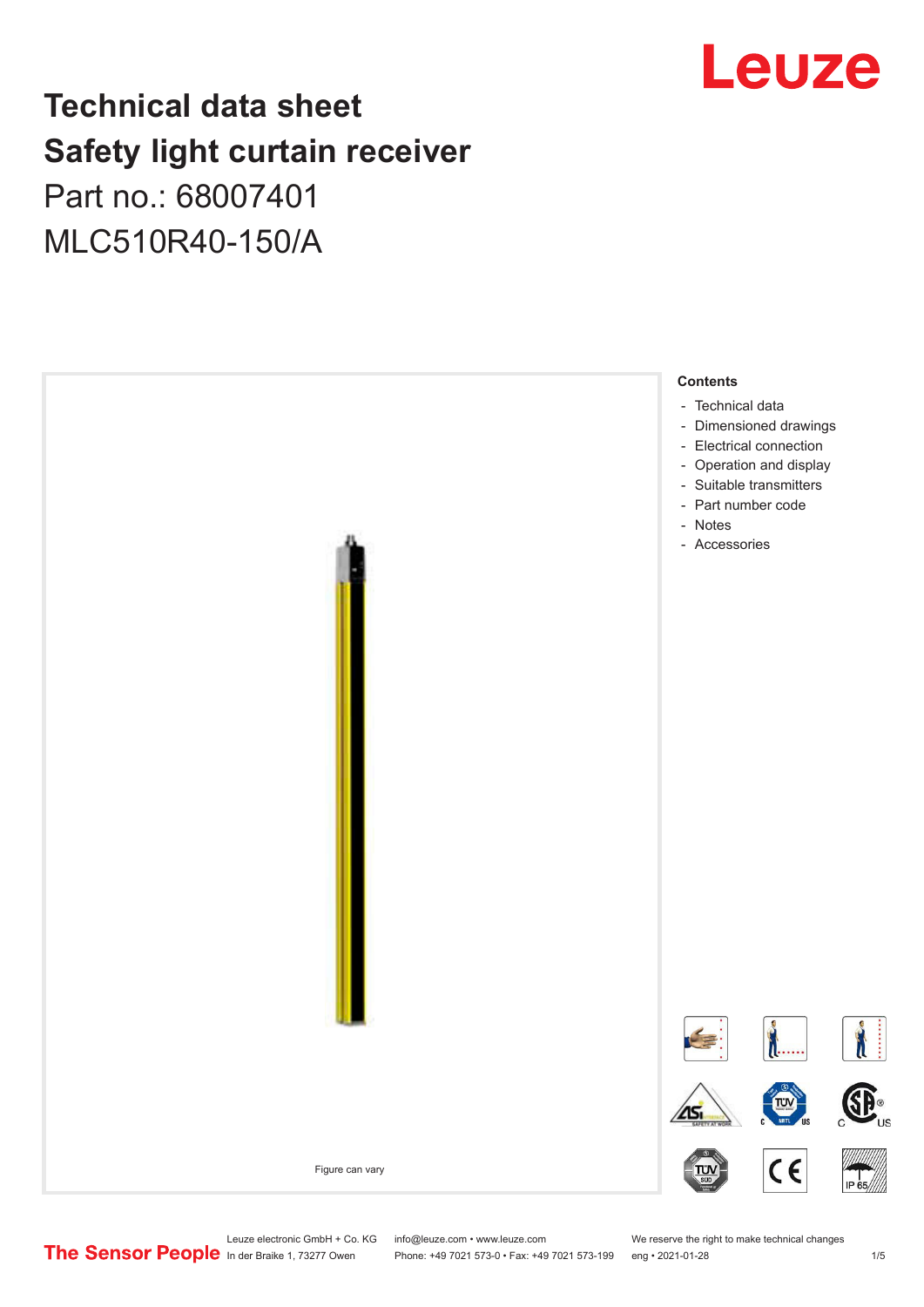## <span id="page-1-0"></span>**Technical data**

### **Basic data**

| <b>Series</b>      | <b>MLC 500</b>         |
|--------------------|------------------------|
| Device type        | Receiver               |
| Contains           | 2x BT-NC sliding block |
| <b>Application</b> | Access guarding        |
|                    | Danger zone guarding   |
|                    | Hand protection        |

### **Characteristic parameters**

| <b>Type</b>                 | 4, IEC/EN 61496          |
|-----------------------------|--------------------------|
| <b>SIL</b>                  | 3, IEC 61508             |
| <b>SILCL</b>                | 3, IEC/EN 62061          |
| Performance Level (PL)      | e, EN ISO 13849-1        |
| $PFH_n$                     | 7.73E-09 per hour        |
| Mission time T <sub>M</sub> | 20 years, EN ISO 13849-1 |
| Category                    | 4, EN ISO 13849          |
|                             |                          |

### **Protective field data**

**Resolution** 40 mm **Protective field height** 150 mm

**Optical data**

**Synchronization Synchronization** Optical between transmitter and receiver

**Electrical data**

**Protective circuit COVER COVER COVER COVER COVER COVER COVER COVER COVER COVER COVER COVER COVER COVER COVER** 

**Performance data Supply voltage U<sub>B</sub> Current consumption from AS-i circuit**

### **Timing**

**Response time** 3 ms **Restart delay time** 100 ms

**Interface**

**Type AS-Interface Safety at Work** 

Short circuit protected

26.5 ... 31.6 V

50 mA

| AS-i                                        |                              |
|---------------------------------------------|------------------------------|
| <b>Function</b>                             | <b>Process</b>               |
| AS-i profile                                | $S-0.B.F$                    |
| Slave address                               | 1.31 programmable, default=0 |
| Cycle time acc. to AS-i specifica-<br>tions | Max. 5 ms ms                 |

### **Connection**

**Number of connections** 1 Piece(s)

| <b>Connection 1</b>       |                   |
|---------------------------|-------------------|
| <b>Function</b>           | Machine interface |
| <b>Type of connection</b> | Connector         |
| <b>Thread size</b>        | M <sub>12</sub>   |
| <b>Material</b>           | Metal             |
| No. of pins               | $5 - pin$         |

| Cable properties                              |                        |
|-----------------------------------------------|------------------------|
| Permissible conductor cross<br>section, typ.  | $0.25$ mm <sup>2</sup> |
| Length of connection cable, max.              | $100 \text{ m}$        |
| Permissible cable resistance to<br>load, max. | $200 \Omega$           |

### **Mechanical data**

| Dimension (W x H x L)       | 29 mm x 216 mm x 53 mm    |
|-----------------------------|---------------------------|
| <b>Housing material</b>     | Metal                     |
| <b>Metal housing</b>        | Aluminum                  |
| Lens cover material         | Plastic / PMMA            |
| <b>Material of end caps</b> | Diecast zinc              |
| Net weight                  | 300q                      |
| <b>Housing color</b>        | Yellow, RAL 1021          |
| <b>Type of fastening</b>    | Groove mounting           |
|                             | Mounting bracket          |
|                             | Mounting on Device Column |
|                             | Swivel mount              |
|                             |                           |

### **Operation and display**

| Type of display | ' FD       |
|-----------------|------------|
| Number of LEDs  | 2 Piece(s) |

### **Environmental data**

| Ambient temperature, operation     | 055 °C     |
|------------------------------------|------------|
| Ambient temperature, storage       | $-3070 °C$ |
| Relative humidity (non-condensing) | $095\%$    |

### **Certifications**

| Degree of protection        | IP 65               |
|-----------------------------|---------------------|
| <b>Protection class</b>     | Ш                   |
| <b>Certifications</b>       | c CSA US            |
|                             | c TÜV NRTL US       |
|                             | <b>TÜV Süd</b>      |
| <b>Vibration resistance</b> | $50 \text{ m/s}^2$  |
| <b>Shock resistance</b>     | $100 \text{ m/s}^2$ |
| <b>US patents</b>           | US 6,418,546 B      |

### **Classification**

| <b>Customs tariff number</b> | 85365019 |
|------------------------------|----------|
| eCl@ss 5.1.4                 | 27272704 |
| eCl@ss 8.0                   | 27272704 |
| eCl@ss 9.0                   | 27272704 |
| eCl@ss 10.0                  | 27272704 |
| eCl@ss 11.0                  | 27272704 |
| <b>ETIM 5.0</b>              | EC002549 |
| <b>ETIM 6.0</b>              | EC002549 |
| <b>ETIM 7.0</b>              | EC002549 |

## Leuze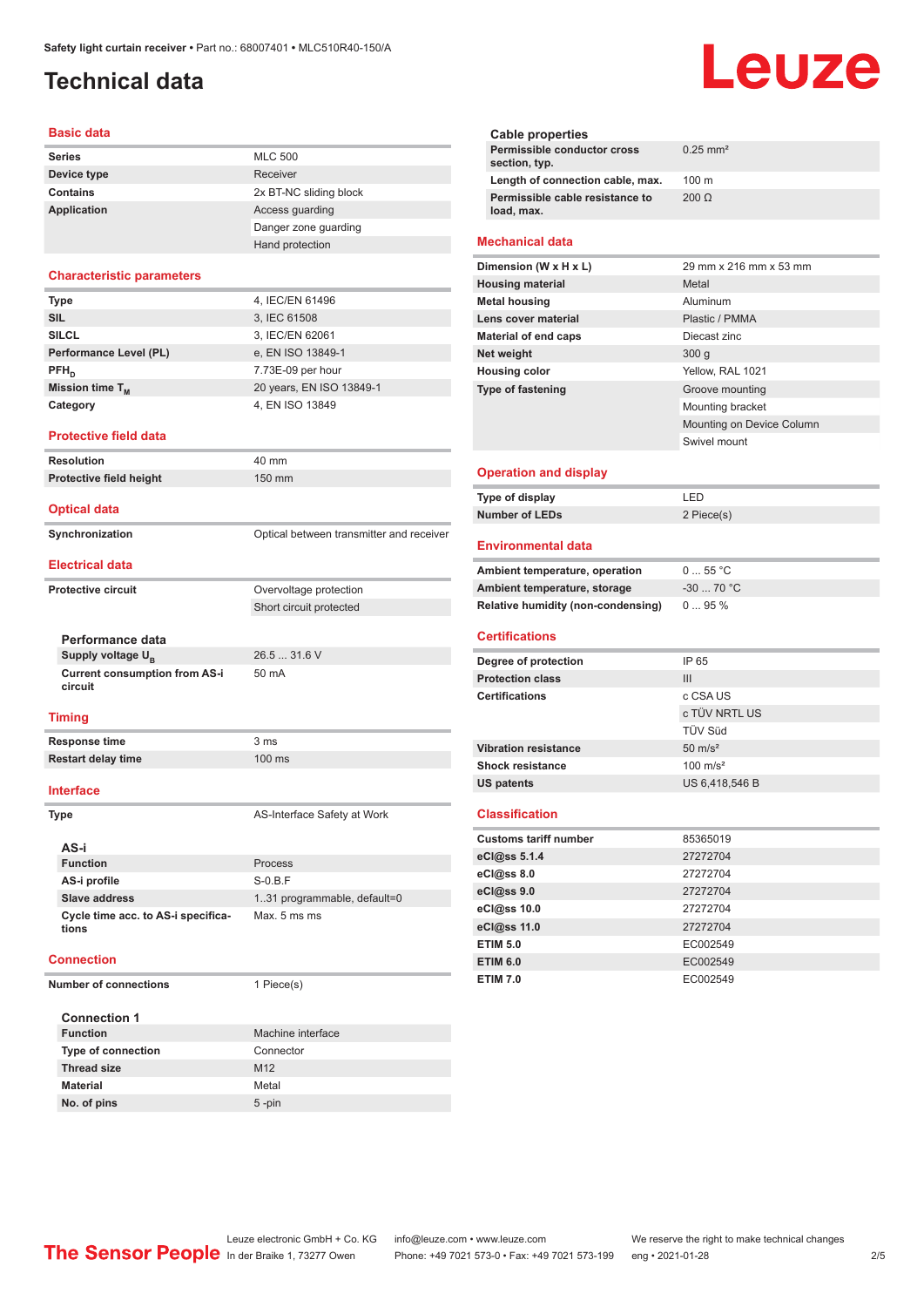## <span id="page-2-0"></span>**Dimensioned drawings**

# Leuze

All dimensions in millimeters

### Calculation of the effective protective field height  $H_{PFE} = H_{PFN} + B + C$



 $H<sub>PFE</sub>$  Effective protective field height = 190 mm

 $H_{\text{PFN}}$  Nominal protective field height = 150 mm<br>A Total height = 216 mm

Total height =  $216$  mm

B 25 mm

C 15 mm

R Effective protective field height  $H_{PFE}$  goes beyond the dimensions of the optics area to the outer borders of the circles labeled with R.

## **Electrical connection**

### **Connection 1**

| <b>Function</b>           | Machine interface |
|---------------------------|-------------------|
| <b>Type of connection</b> | Connector         |
| <b>Thread size</b>        | M <sub>12</sub>   |
| <b>Type</b>               | Male              |
| <b>Material</b>           | Metal             |
| No. of pins               | $5$ -pin          |
| Encoding                  | A-coded           |

### **Pin Pin assignment 1** AS-i+ **2** n.c. **3** AS-i-**4** n.c. **5** n.c.



## **Operation and display**

| <b>LED</b>     | <b>Display</b>          | <b>Meaning</b>                                |
|----------------|-------------------------|-----------------------------------------------|
| 1              | Off                     | Device switched off                           |
|                | Red, continuous light   | Protective field interrupted                  |
|                | Red, flashing, 1 Hz     | External error                                |
|                | Red, flashing, 10 Hz    | Internal error                                |
|                | Green, flashing, 1 Hz   | Protective field free, weak signal            |
|                | Green, continuous light | Protective field free                         |
| $\overline{2}$ | Off                     | No voltage                                    |
|                | On                      | OSSD off, transmission channel C2             |
|                | Green, continuous light | AS-i slave communicating with AS-i master     |
|                | Red, continuous light   | AS-i slave not communicating with AS-i master |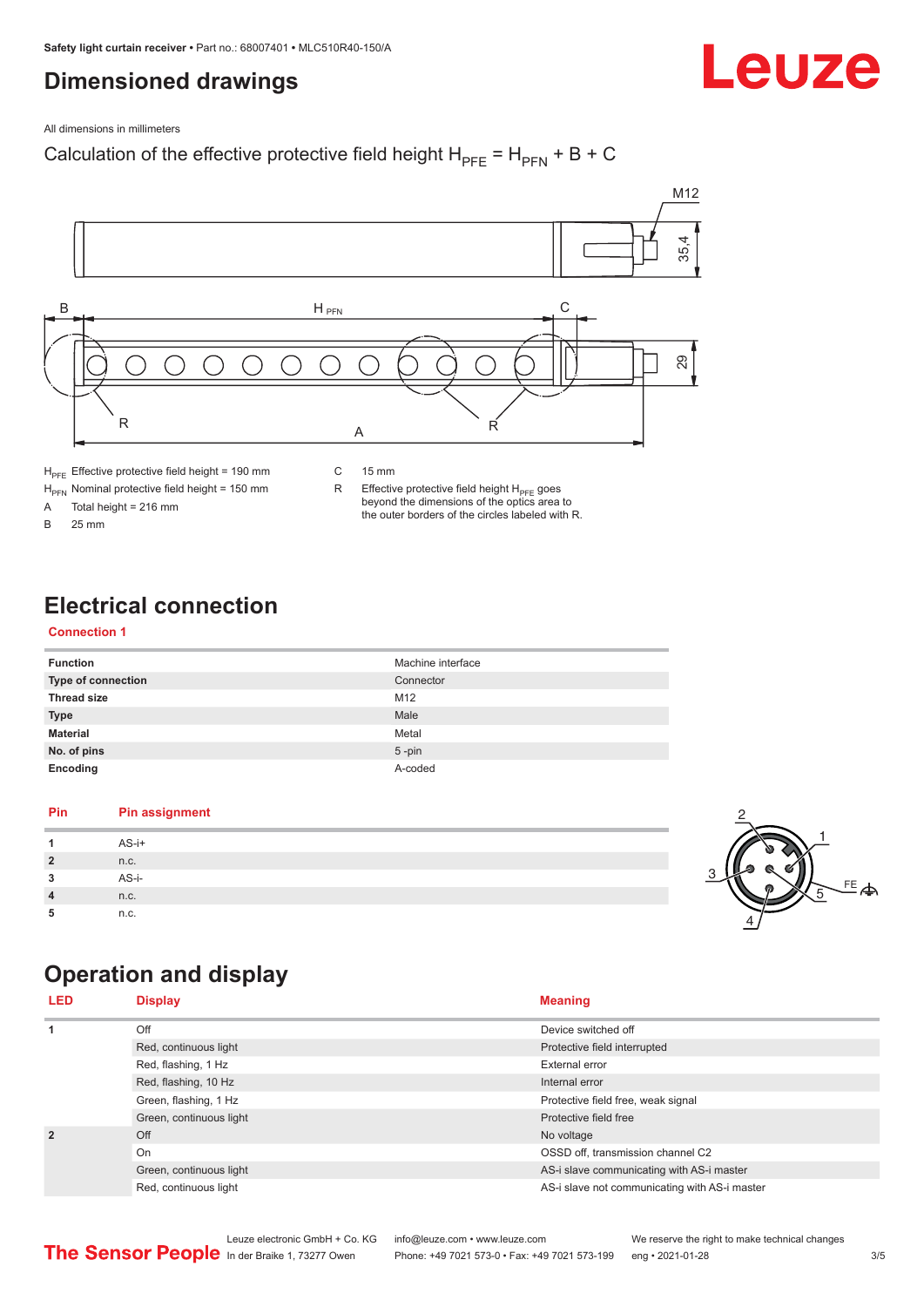## <span id="page-3-0"></span>**Operation and display**

| <b>LED</b>   | <b>Display</b>                  | <b>Meaning</b>                                       |
|--------------|---------------------------------|------------------------------------------------------|
| $\mathbf{2}$ | Yellow, flashing                | AS-i slave has invalid address 0                     |
|              | Red, flashing                   | AS-i slave device error or AS-i connection defective |
|              | Red/green, flashing alternately | Periphery error                                      |

## **Suitable transmitters**

| Part no. | <b>Designation</b> | <b>Article</b>                      | <b>Description</b>                                                                                                                                                     |
|----------|--------------------|-------------------------------------|------------------------------------------------------------------------------------------------------------------------------------------------------------------------|
| 68006401 | MLC500T40-150/A    | Safety light curtain<br>transmitter | Resolution: 40 mm<br>Protective field height: 150 mm<br>Operating range: 0  20 m<br>Interface: AS-Interface Safety at Work<br>Connection: Connector, M12, Metal, 5-pin |

### **Part number code**

| Part designation: MLCxyy-za-hhhhei-ooo |                                                                                                                                                                                                                                                                                             |  |  |  |
|----------------------------------------|---------------------------------------------------------------------------------------------------------------------------------------------------------------------------------------------------------------------------------------------------------------------------------------------|--|--|--|
| <b>MLC</b>                             | <b>Safety light curtain</b>                                                                                                                                                                                                                                                                 |  |  |  |
| x                                      | <b>Series</b><br>3: MLC 300<br>5: MLC 500                                                                                                                                                                                                                                                   |  |  |  |
| уy                                     | <b>Function classes</b><br>00: transmitter<br>01: transmitter (AIDA)<br>02: transmitter with test input<br>10: basic receiver - automatic restart<br>11: basic receiver - automatic restart (AIDA)<br>20: standard receiver - EDM/RES selectable<br>30: extended receiver - blanking/muting |  |  |  |
| z                                      | Device type<br>T: transmitter<br>R: receiver                                                                                                                                                                                                                                                |  |  |  |
| a                                      | <b>Resolution</b><br>14: 14 mm<br>20:20 mm<br>30:30 mm<br>40:40 mm<br>90: 90 mm                                                                                                                                                                                                             |  |  |  |
| hhhh                                   | Protective field height<br>150  3000: from 150 mm to 3000 mm                                                                                                                                                                                                                                |  |  |  |
| e                                      | <b>Host/Guest (optional)</b><br>H: Host<br>MG: Middle Guest<br>G: Guest                                                                                                                                                                                                                     |  |  |  |
| j.                                     | Interface (optional)<br>/A: AS-i                                                                                                                                                                                                                                                            |  |  |  |
| 000                                    | Option<br>/V: high Vibration-proof<br>EX2: explosion protection (zones 2 + 22)<br>SPG: Smart Process Gating                                                                                                                                                                                 |  |  |  |
|                                        | <b>Note</b>                                                                                                                                                                                                                                                                                 |  |  |  |
|                                        | $\&$ A list with all available device types can be found on the Leuze website at www.leuze.com.                                                                                                                                                                                             |  |  |  |

Leuze